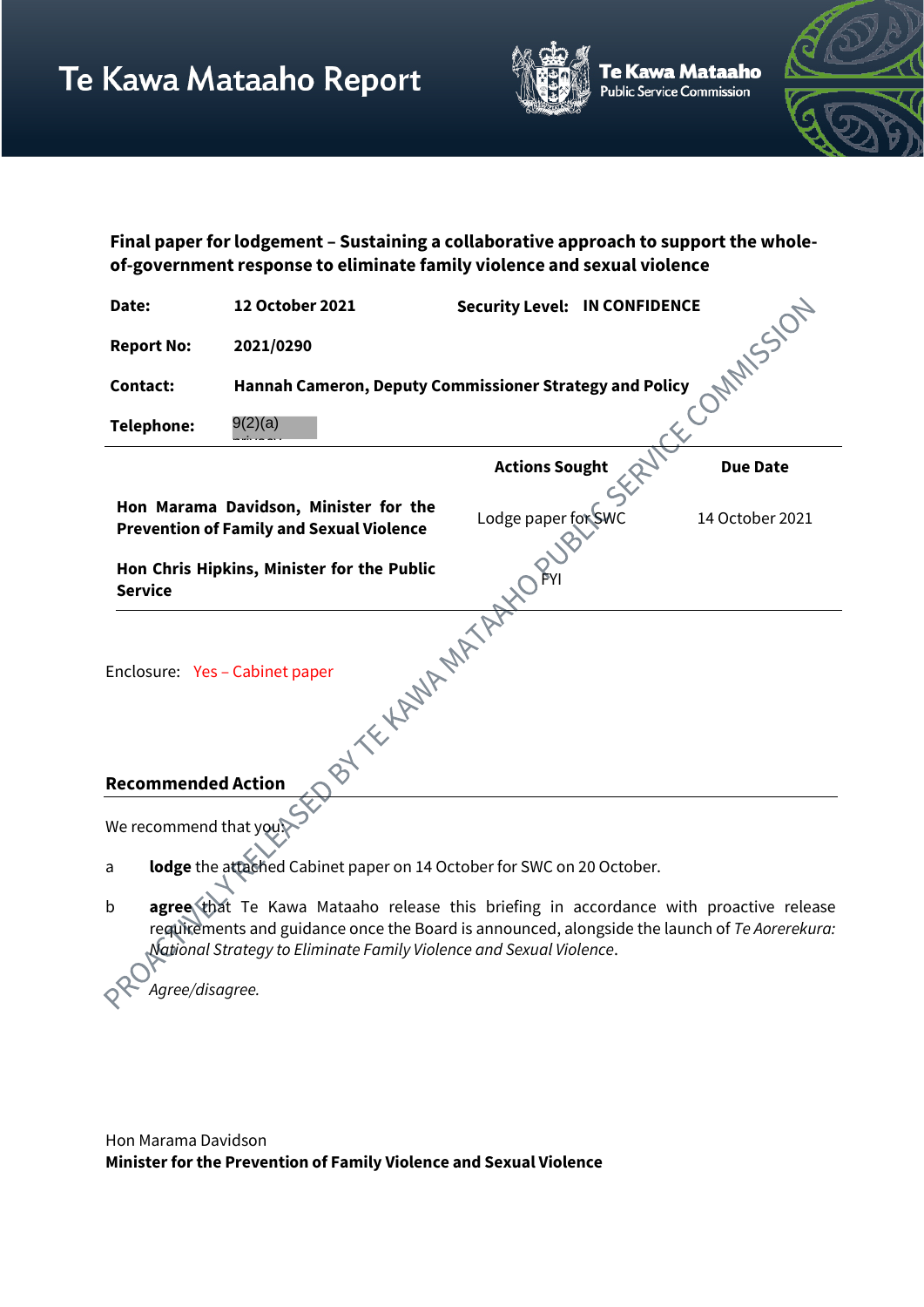# **Te Kawa Mataaho Report: Final paper for lodgement – Sustaining a collaborative approach to support the whole-of-government response to eliminate family violence and sexual violence**

## **Purpose of Report**

1 This report provides you with the final Cabinet paper '*Sustaining a collaborative approach to support the whole-of-government response to eliminate family violence and sexual violence'* for lodgement on 14 October.

## **Cabinet paper**

- 2 On 22 September we provided you with a draft Cabinet paper proposing the establishment of:
	- a. the Joint Venture for Family Violence and Sexual Violence as an interdepartmental executive board (the Executive Board) under the Public Service Act 2020; and
	- b. a Tāngata Whenua Rōpū as a ministerial advisory committee to the Minister for the Prevention of Family and Sexual Violence.
- 3 A final version of the Cabinet paper is attached, for lodgement on Thursday 14 October. This version incorporates changes made in response to feedback from recent ministerial consultation. A table of **changes is attached as an appendix.**
- 4 We understand you wanted to see a stronger community story in the paper. We have included this at paragraphs 31 and 32, and provide detail on the proposals in the National Strategy companion paper on a partnership model with community groups resourced to work alongside government.
- 5 This version also has two minor changes from the previous paper we sent you, including a governance diagram. These changes are simply to aid the clarity and do not change the substance of the paper. These are also described in the appendix to this briefing.
- 6 We understand the terms of reference for the Tāngata Whenua Rōpū have been approved by the Rōpū with no changes. These are attached in appendix 3 of the Cabinet paper, for Cabinet approval.

7 9(2)(f)(iv) confidentiality of advice, 9(2)(g)(i) free and frank

#### **Next Steps**

8 We recommend that your office lodge this Cabinet paper on 14 October, to be considered by SWC on 20 October. We can incorporate any final changes you wish to make to this paper up until lodgement.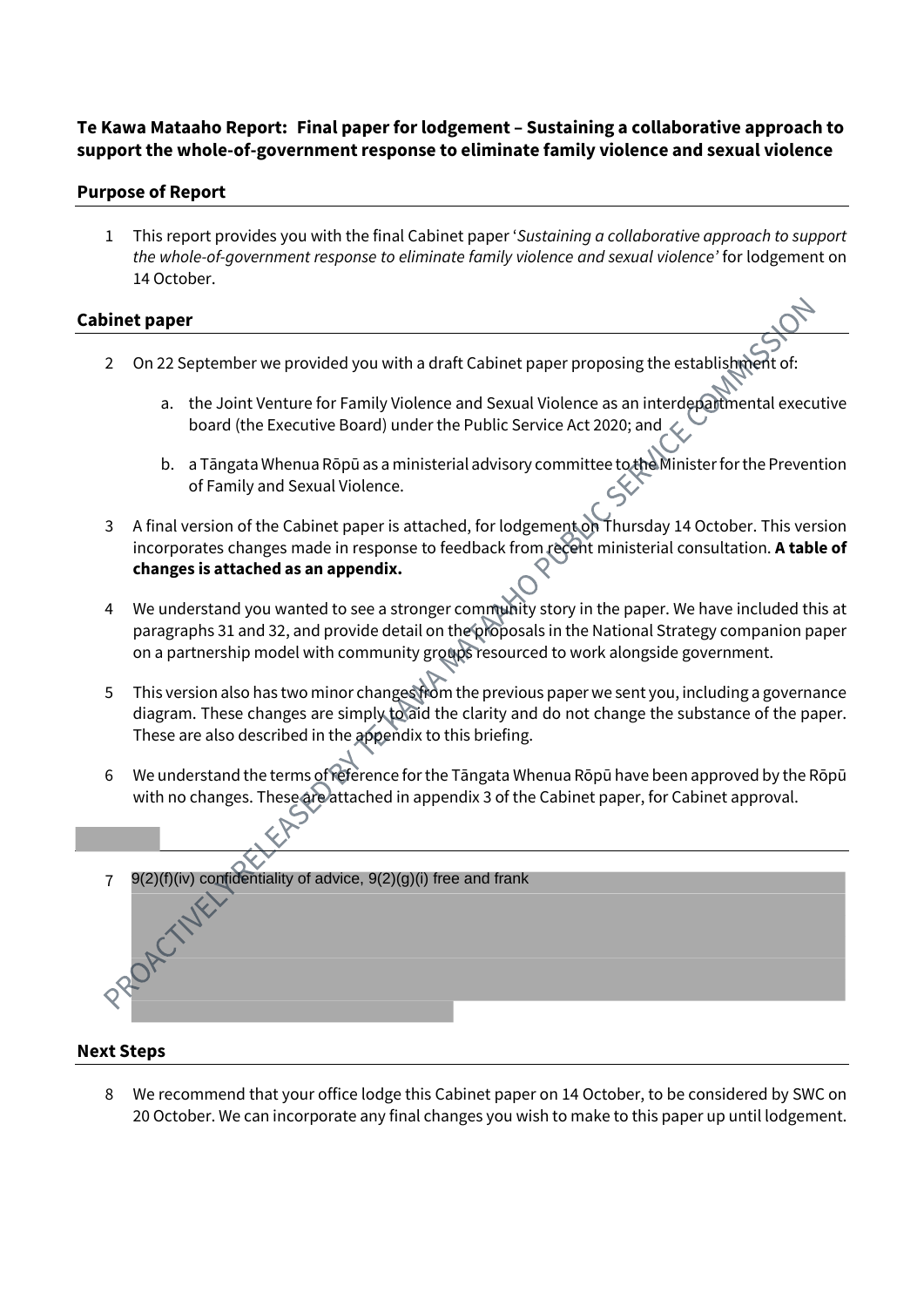- 9 Subject to Cabinet approval to these proposals on Tuesday 26 October, the Minister for the Public Service will instruct the Parliamentary Council Office (PCO) to draft Orders in Council to establish the Board.
- 10 As with all machinery of government changes, we will draft a Cabinet paper for the Minister for the Public Service to take to LEG Committee to seek agreement to the Orders in Council, before these are submitted to the Executive Council.
- 11 Once the Orders in Council have been signed by the Governor-General they are notified in the New Zealand Gazette for 28 days, after which the Orders come into force and the Board is established.
- 12 Below is an indicative timeline for this process, resulting in the establishment of the Board in December: December:

| Thurs 14 October  | Lodge for SWC                                          |
|-------------------|--------------------------------------------------------|
| Wed 20 October    | <b>SWC</b>                                             |
| Tues 26 October   | Cabinet (Monday is Labour day)                         |
| Wed 27 October    | Drafting instructions issued to PCO (2 weeks required) |
| Thurs 11 November | Lodge LEG paper, Orders lodged-by PCO                  |
| Thurs 18 November | LEG.                                                   |
| Mon 22 November   | Executive Council, Governor-General signs Orders       |
| Thurs 25 November | Gazette notice                                         |
| Thurs 23 December | Orders in force (28 days following Gazette notice)     |
|                   |                                                        |